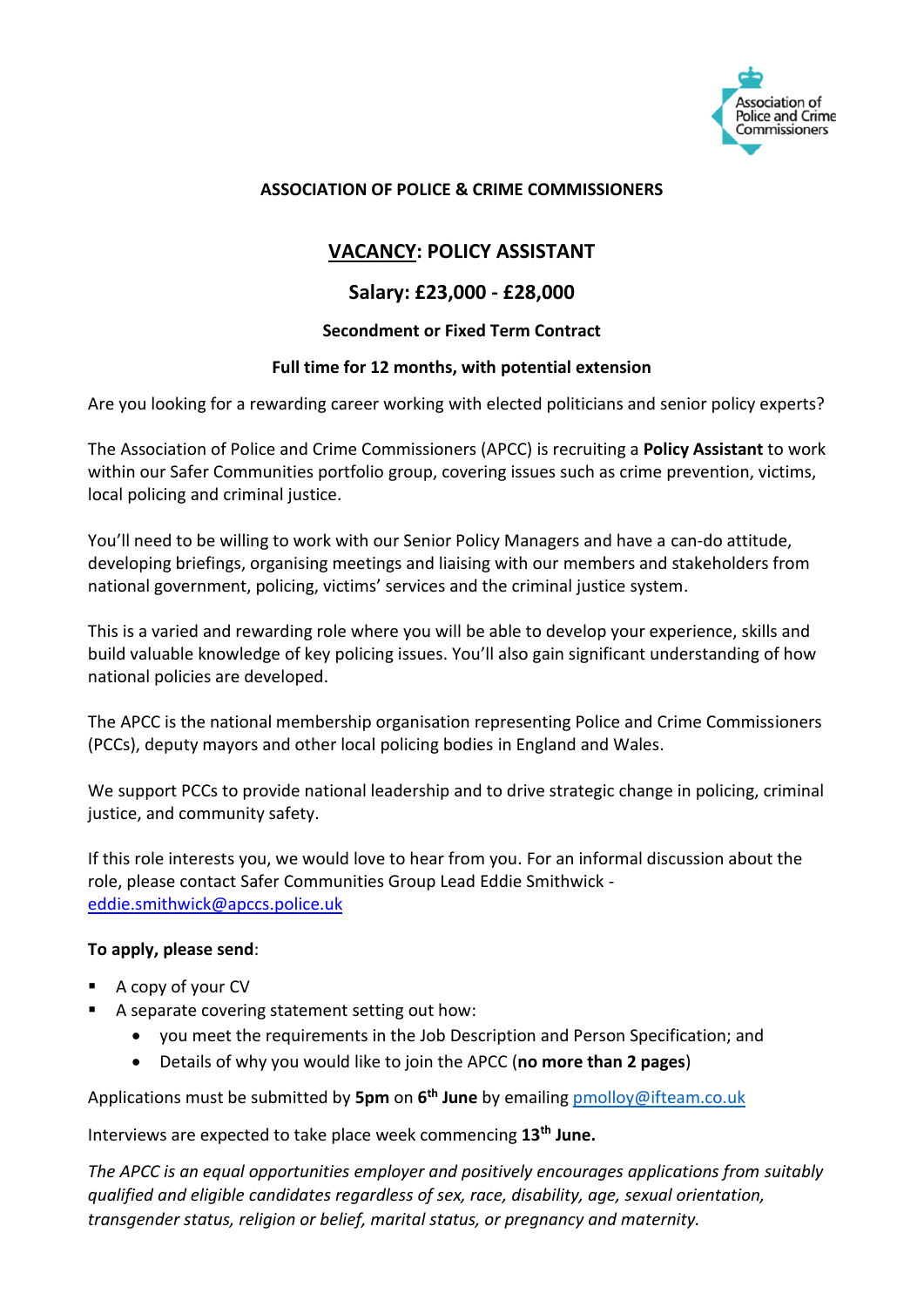

# **ROLE SPECIFICATION: POLICY ASSISTANT (SAFER COMMUNITIES)** Ref: APCC PSA-22

## **PART A - JOB DESCRIPTION**

| Job title /<br>position                                                                                                        | <b>APCC Policy Assistant (Safer Communities)</b>                                                                                                                                                                                                                                                                              | <b>Reports to:</b>                                                                       | Group Lead (Safer<br>Communities)                                         |  |
|--------------------------------------------------------------------------------------------------------------------------------|-------------------------------------------------------------------------------------------------------------------------------------------------------------------------------------------------------------------------------------------------------------------------------------------------------------------------------|------------------------------------------------------------------------------------------|---------------------------------------------------------------------------|--|
| Line<br>management<br>responsibility                                                                                           | None                                                                                                                                                                                                                                                                                                                          | Work<br>Location:                                                                        | APCC London Office and/or<br>PCC Office, with options for<br>home working |  |
| <b>Overall</b><br>function (Job<br>Summary)                                                                                    | To support the APCC's Safer Communities Group, with a focus on prevention, local policing and<br>fire/emergency service collaboration, addictions and substance misuse, mental health & custody,<br>victims and criminal justice.<br>To support the delivery of policy and strategy work by producing briefings and research. |                                                                                          |                                                                           |  |
|                                                                                                                                |                                                                                                                                                                                                                                                                                                                               |                                                                                          |                                                                           |  |
|                                                                                                                                | issues.                                                                                                                                                                                                                                                                                                                       | To develop and maintain a good working knowledge of community safety and crime reduction |                                                                           |  |
| To provide logistical and policy support for meetings and events, including for APCC portfolio<br>meetings and working groups. |                                                                                                                                                                                                                                                                                                                               |                                                                                          |                                                                           |  |
|                                                                                                                                | To support the Safer Community Group to work effectively with the APCC's Communications and<br>Corporate teams to maximise the profile and impact of our work.                                                                                                                                                                |                                                                                          |                                                                           |  |

## **DUTIES/RESPONSIBILITIES**

| <b>Responsibilities</b> |                                                                                                                    | <b>Output / Activity/ Success Measures</b>                                                                                                                                                                                                                                                                                                                                                                                                                          |  |  |
|-------------------------|--------------------------------------------------------------------------------------------------------------------|---------------------------------------------------------------------------------------------------------------------------------------------------------------------------------------------------------------------------------------------------------------------------------------------------------------------------------------------------------------------------------------------------------------------------------------------------------------------|--|--|
| $\mathbf{1}$            | To support the APCC Safer<br>Communities portfolios<br>group                                                       | Working as directed to support APCC Safer Communities portfolios group.<br>$\bullet$<br>Learn quickly and work flexibly across policy areas - the postholder will be<br>$\bullet$<br>assigned to specific portfolios/topics depending on business need and will be<br>supported by the relevant Senior Policy Manager.                                                                                                                                              |  |  |
| 2                       | To contribute to the<br>delivery of policy and<br>strategy work, including<br>producing briefings and<br>research. | To monitor new developments and identify, manage, and disseminate<br>$\bullet$<br>information, including emerging policy, guidance, consultations and research<br>To produce clear and accurate policy briefings<br>$\bullet$<br>To supporting engagement with PCCs and their offices (e.g. Calls for<br>$\bullet$<br>Evidence) and inform policy interventions (e.g. APCC responses to<br>government consultations and evidence to parliamentary committees, etc.) |  |  |
| 3                       | To develop and maintain a<br>good working knowledge<br>of community safety and<br>crime reduction issues.          | As above<br>$\bullet$<br>To develop a thorough knowledge and understanding of at least two key<br>$\bullet$<br>APCC 'Safer Communities' policy areas - e.g. attending relevant training and<br>events.                                                                                                                                                                                                                                                              |  |  |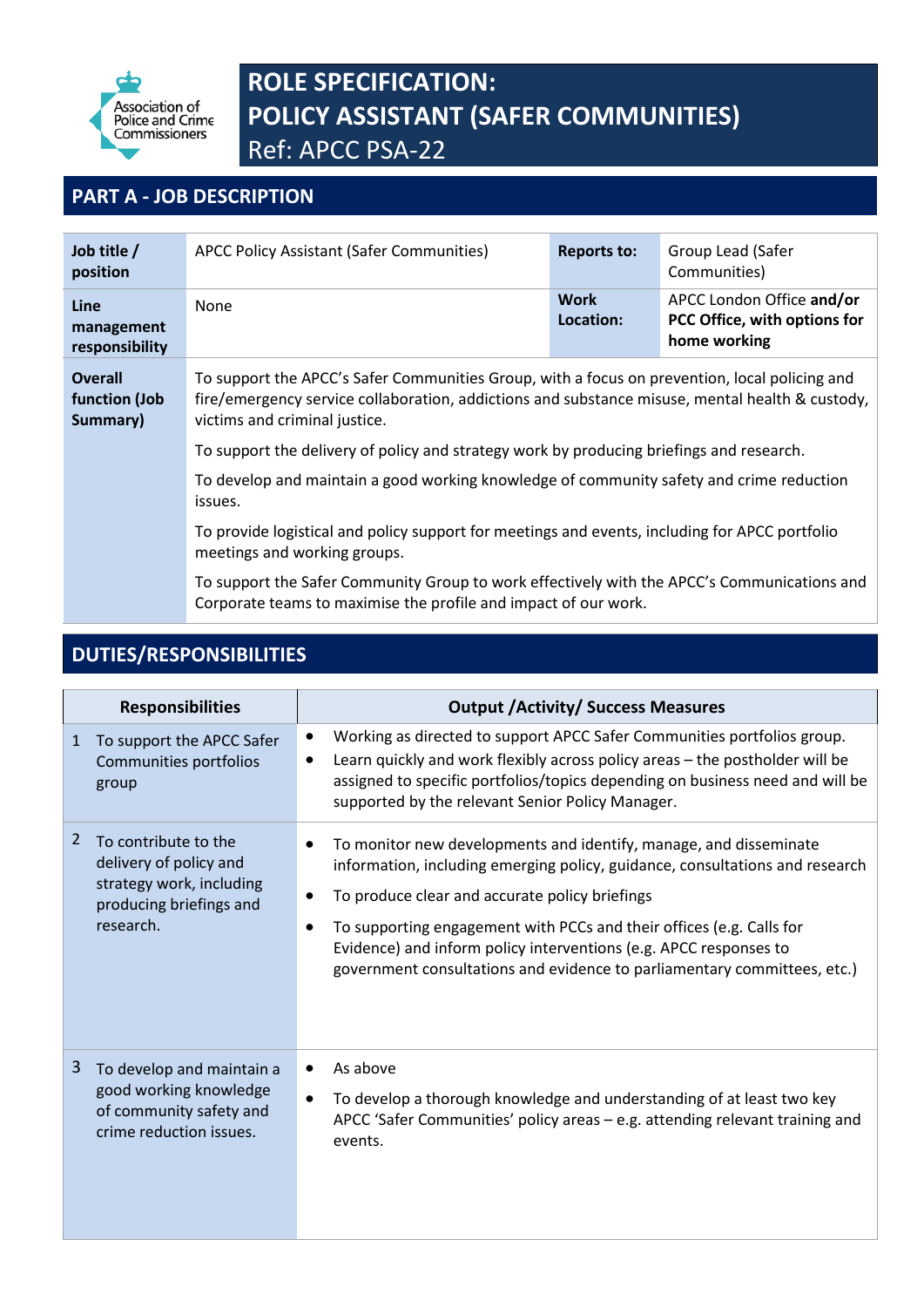| 4  | To provide logistical and<br>policy support for meetings<br>and events, including for<br>APCC portfolio meetings<br>and working groups                                             | To have responsibility for planning and booking meetings, and developing<br>$\bullet$<br>agendas with senior policy managers, and liaising with PCCs and their offices<br>(e.g. on availability)<br>To administer meeting and event invites and attendance, including liaising<br>$\bullet$<br>with speakers and other participants, and ensuring timely circulation of<br>papers<br>To produce clear and accurate minutes of meetings, follow up on requests<br>$\bullet$<br>for information and develop and administer action logs as requested |
|----|------------------------------------------------------------------------------------------------------------------------------------------------------------------------------------|---------------------------------------------------------------------------------------------------------------------------------------------------------------------------------------------------------------------------------------------------------------------------------------------------------------------------------------------------------------------------------------------------------------------------------------------------------------------------------------------------------------------------------------------------|
| 5. | To support the APCC team<br>to develop evidence-based<br>policies                                                                                                                  | To undertake desk research and analysis to a high standard and with<br>$\bullet$<br>attention to detail<br>To liaise with PCCs and their offices as requested to identify examples of<br>$\bullet$<br>good practice to inform national work, including by administering calls for<br>evidence                                                                                                                                                                                                                                                     |
| 6  | To support the Safer<br>Community team to work<br>effectively with the APCC's<br>Communications and<br><b>Corporate Teams to</b><br>maximise promotion and<br>impact of this work. | To provide a link and channel to the APCC Communications Team to ensure<br>$\bullet$<br>that resources produced in Safer Communities are appropriately and<br>effectively promoted - e.g. in APCC e-bulletins and on the APCC website<br>To provide administrative support to Senior Policy Managers and the APCC<br>$\bullet$<br>Corporate Team to monitor and report on progress in delivering relevant<br>outcomes in the APCC Business Plan                                                                                                   |
| 7  | To perform such other<br>tasks as may be directed<br>within job-holder's<br>competencies / capabilities                                                                            |                                                                                                                                                                                                                                                                                                                                                                                                                                                                                                                                                   |

## **PART B - PERSON SPECIFICATION**

|                                        | <b>Essential Requirements</b>                                                                                                                             | Desirable / Not essential |
|----------------------------------------|-----------------------------------------------------------------------------------------------------------------------------------------------------------|---------------------------|
| Education /<br>qualifications          | Educated to degree level or equivalent                                                                                                                    |                           |
| Specialist<br>training<br>requirements | Experience in the use of Microsoft Office                                                                                                                 |                           |
| Aptitude / skill<br>requirements       | The successful candidate will be required to take part in a<br>security vetting exercise to Counter Terrorist Check level.<br>Politically restricted role |                           |